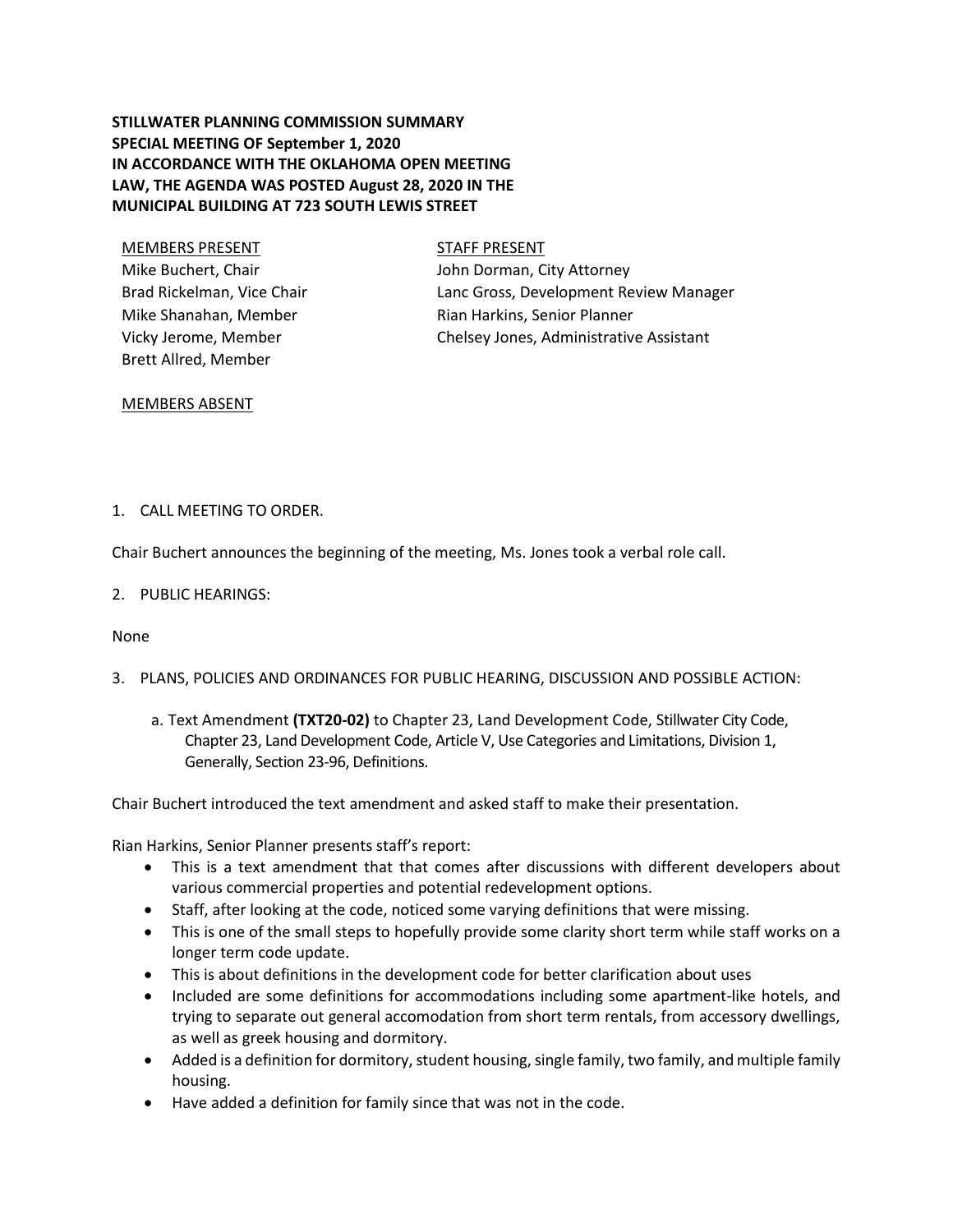Stillwater Planning Commission Meeting Summary Page **2** of **5** September 1, 2020

- These are some of the varing definitions, are basic ones in most development codes
- Previously they were making it work based off of assumptions of what definitions would be but staff feels it would be appropriate at this time to start formalizing what those definitions might be.

Chair Buchert asked if the Planning Commission had any questions.

Vice-Chair Rickelman comments that occasionally there will be decisions that are made where something can't be a boarding house, however there are no regulations on them and asksshould that be something that is on the list of definitions. Mr. Harkins responds that it is a possibility for something they could look at adding in a separate text amendment. Mr. Harkins states that staff is looking at making a broader code update and it could added in there; and some of the other definitions may cover that so it might not be needed but it is something that they can definitely revisit.

Chair Buchert states that he had a question regarding family, that under the definition it reads three unrelated people, or two unrelated people and any children related to either of them so eoes that mean if you have a single family zoned property and a four bedroom house and you rent it to OSU students that you could only rent it to three students. Mr. Harkins responds that it could go to that direction. Mr. Harkins fur explains that what staff was originally looking at the number of complaints regarding the demolition of an older single family home replaced by a new structure with 8 bedrooms and one kitchen calling it a single family be rented by the room. This becomesa single family strucutre with a large concrete parking lot,hardly any backyard and then the neightborhood would complain about all the people in one building that's single family with a sea of concrete in the front that created a bunch of run off.

Chair Buchert asked John Dorman, City Attorney if it's a legitimate way of doing this to limit it to three. He's been in several hearings where someone has built 5-8 bedrooms in a single family, is this a legally defensable way to reduce this to three. Mr. Dorman responds that it is one way but its not necessarilly absolutely legally defensable but he has seen other univsersity cities use a definition somewhat like this; also seen them use other definitions like what constitues a family that's very unsettled. Mr. Dorman comments that with the Westwood overlay they got into that conversation of family and that definition evoled over time because of the way they amortize those uses; and its not nessesarily going to solve that problem, it is a way but not the only way to address that.

Chair Buchert asked how they came up with the number three and not the number four. Mr. Harkins responds that that definition is similar to some other college towns in the Big 12 like Iowa State, it is tailored very similar to their definition of familiy; it could be amended and approve with the number four instead of the three if they feel like that is something that is more defensible and it would be more like sharing a four bedroom apartment at that point.

Chair Buchert asked if any other Commissioners had any questions.

Commissioner Shanahan comments that number of three, in the early part of this century when there were two ordinances before the city trying to limit the number of students in single family neighborhoods the number three in terms of unrelated persons was used so this maybe a historical presidence in terms of a starting point for discussion or not but it's a point of information.

Chair Buchert asked if there were any other questions.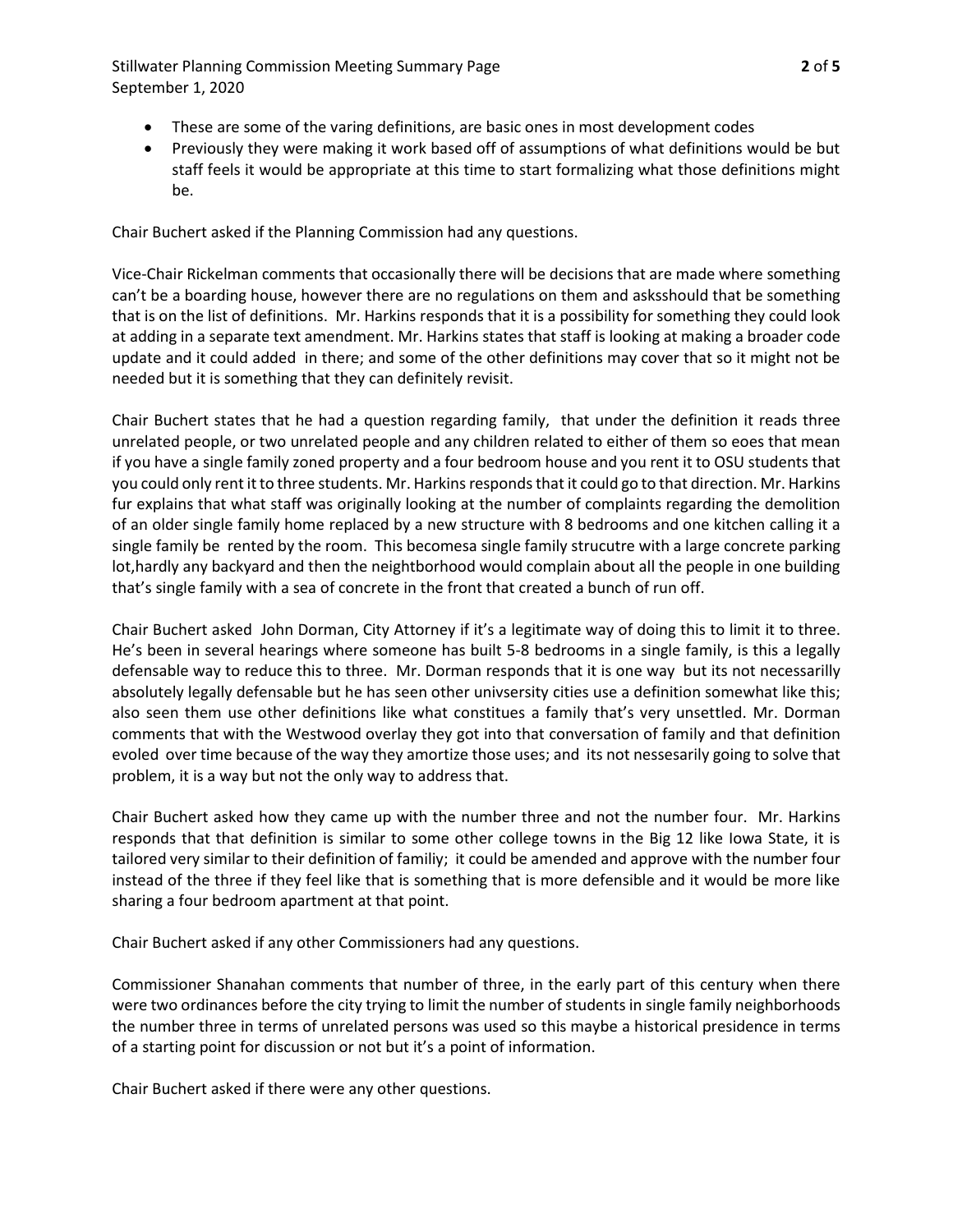Commissioner Allred stated that he wanted to be thoughtful and deliberate on that specific languange but asked if it is possible that a future problem is being created by just limiting to just three.

Chair Buchert states that his thought is that they need to open the public hearing and hear from the public if there is any one who would like to speak on the matter and then close the public hearing and have an open discussion in this area.

Chair Buchert opens the public hearing and asks if there is anyone that wishes to speak on this item; none respond. Chair Buckert closes the public hearing and asked for staff recommendation.

Mr. Harkins comes to the podium and presents staff's recommendatoin:

- The current development code has a lack of text that can lead to assumptions.
- A text amendment to the land development code is needed to further clarify individual uses.
- Staff has done some checking and that there is a definition of boarding within the development code and that he will go over that in a minute.
- Presents the alternatives.

Mr. Harkins comments that in terms of current code, the ordiance has boarding rooming houses as a building where by compensation or prearrangement for definite periods sleeping or living quarters be provided for four or more unrelated people. Mr. Harkins comments referencing Westwood, they have a definition for family in that zoning overlay, this proposed definition would not change that.

Chair Buchert asked if there were any other questions of staff.

Commissioner Allred said that he thinks an update to the language is fantastic; that it can only help but that need to be thoughtful and deliberate in how to use this language. Commissioner Allred then asked Mr. Dorman if he foresaw any legal or potential problems that would arise by that particular language.

Mr. Dorman responds that it is hard to predict, but in the past when they tinkered with the boarding house language it engendered a lot of public discussion; there are arangements in the city that probably exceed three persons living in a single family residence right now who are unrelated and it will impact those legal relationships; it is entirely possibly that the city will have to address that in one form or another; and in Westwood, they went through an ammorization process, in some places grandfathered these prexisting type uses or in some places just to go in and start enforcing it. Mr. Dorman comments that its hard to predict whether or not we will get sued but it will engender a lot of comment as it moves it forward.

Chair Buchert comments that Mr. Dorman isn't nessessarily saying that it's a slam dunk that we will loose in court and that we shouldn't be moving forward with this, nor is he saying that it is definitely going to hold up in court but he's saying that he is ok with it moving forward in this form.

Mr. Dorman responds that it is a grey area and as commented earlier,knows a lot of city attorney's from a lot of college towns and they all wrestle with the same issue and there are as many answers to this as there are college towns; it is not an area of settled law by an stretch, and he's not going to say that it's illegal but he's not going to say that they won't have any problems going forward with it.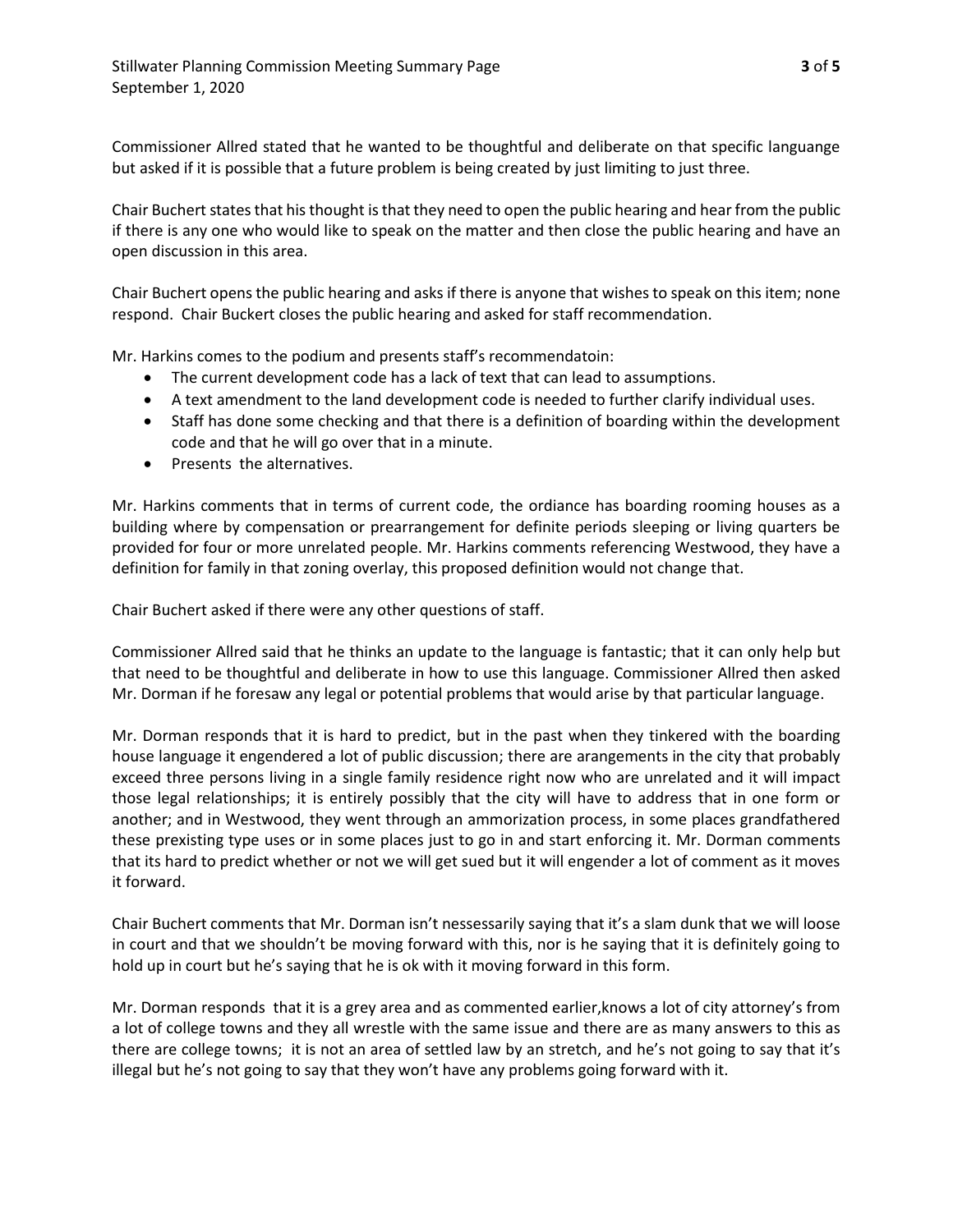Stillwater Planning Commission Meeting Summary Page **4** of **5** September 1, 2020

Chair Buchert asked Mr. Harkins if he heard correctly that a boarding house has a number four in it. Mr. Harkins responds that that is correct - . boarding rooming house is a building where for compensation and by prearrangement for definite periods sleeping and living quarters provided for four or more unrelated people. Mr. Harkins comments that if the Planning Commission wanted to ammend that definition to four unrelated then it would essentially have a situation where four or more would be a boarding house situation and four or less would be more of a family situation.

Chair Buchert asked if a boarding house can be in a single family zoned area. Mr. Harkins and Mr. Dorman respond yes.

Further discussion is held regarding:

- the use of the boarding house ordinance to address some of these issues with large number of people inhabiting a single family residence in the past.
- If the intent of this ordiance is to go in and clarify things so that they can move forward to the next encarnation of the land development code, trying to define family and trying to define boarding house is probably a much larger issue than this was trying to address.
- Maybe the answer is to not move forward with that definition or the boarding house issue until you are able to address it on a larger scale.

 $\bullet$ 

Mr. Dorman states that he would submit to the Planning Commission that they will see this again because there is a lot of interest in this; there is an industry that they are talking about regulating when talking about the size of rent houses and redefining what a boarding house is; the other thing that is not addresssed here in the definition, for example the Westwood situation, that ordinance has minimum sizes for rooms and things like that but there are a number of things that has to be in place before you just arbitrarily come up with a number of unrelated individuals that can reside in a house.

Chair Buchert comments that he doesn't really have any issues with the definitions except the definition of family and not real sure what direction to go with that. Chair Buchert comments that Mr. Dorman has sugested that maybe we want to move forward with all the definitions and leave family to a later date; we are in the middle of a pandemic. on our virtual site and would prefer to wait until an in-person meeting with the public could be held in the City Council Meeting Room.

Commissioner Shanahan states that he agrees with Chair Buchert, there needs to be a more public discussion about this issue and that believes its required and needed.

Chair Buchert asked if there were any other comments.

Vice-Chair Rickelman states that he is amenable of taking the definitions other than family because obviously more conversation is needed on that definition; since the three bed, two bath is the most commonly built house, and the people that come to him are upset about mom and dad buying the house and the kid takes the master and their friends take the other two they don't like it; it is very common in the nicer, newer neighborhoods and when you start talking about number of unrelated people living in the same house there is a broader discussion that has to be don;the first part of the boarding house definition talks about an agreement financial or otherwise types of things but then it talks about four people; comes across like it is much stronger that you are having a business transaction going on other than the number of unrelated people; if theres someone in a polamorous relationship and they say they are a family, he doesn't want to tell them that they are not a family. Vice-Chair Rickleman states that he